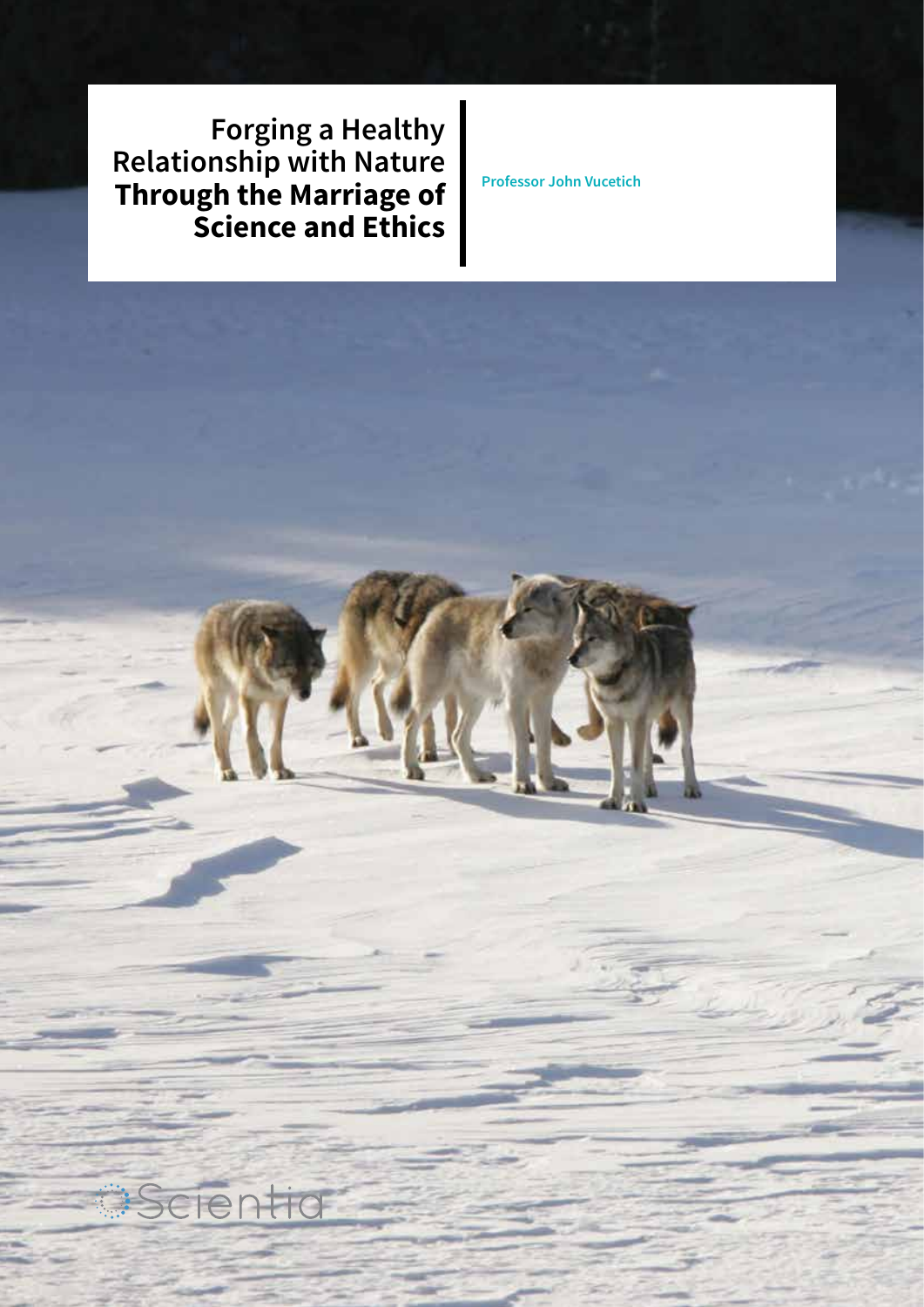### **The Isle Royale Project – a Source of Wonder**

Isle Royale is a remote island protected by the frigid waters of Lake Superior, the largest freshwater lake in the world. The island has been inhabited by a single species of large predator, the wolf, and their sole prey, the moose. That predator-prey system is globally distinct for being protected from hunting and persecution and for being supported by a forest protected from logging. The wolf and moose populations have been studied intensively for nearly six decades, representing the longest running study of any predator-prey system in the world. Professor Vucetich has been leading that project, with Professor Rolf Peterson, since 2000. Much of Vucetich's work has focussed on developing knowledge about predation ecology and population genetics.

A keystone for understanding predation, on the whole, is to understand the dynamics that underlie kill rate – the frequency at which predators kill their prey. Ever since the predator-prey equations of Lotka and Volterra, ecologists had believed that kill rate depends essentially on the number of prey. The rationale is robustly simple – predators kill more frequently when their prey are more abundant because they are easier to find. The idea also seemed to be supported by significant empirical evidence. Other factors – such as weather and the health of individuals in the prey population – were certainly important, but the essence is prey abundance. An alternative idea of heretical proportion was introduced in the 1990s: kill rate might depend not so much on prey abundance, but more so on the ratio of prey to predator. The idea was tough to accept for several critical theoretical reasons (for example, if kill rates are ratio dependent,

Vucetich also used observations of Isle Royale wolves to resolve another kill rate mystery. Behavioural ecologists studying social carnivores – wolves, lions, African wild dogs, and the like – had long been perplexed by the tendency for the per capita kill rate to decline as group size increases. That pattern ought to lead to the dissolution of larger social groups, because predators would tend to do better foraging on their own, or perhaps with just one partner. Vucetich demonstrated



## **FORGING A HEALTHY RELATIONSHIP WITH NATURE THROUGH THE MARRIAGE OF SCIENCE AND ETHICS**

**Professor John Vucetich** of Michigan Technological University spends much of his research life studying wolves in Isle Royale and Yellowstone National Parks. He is also deeply involved with carnivore conservation throughout North America – work that depends on the successful synthesis of scientific and ethical knowledge.

> then predators are less likely, in theory, to create trophic cascades). Controversy was further fuelled by a relative dearth of empirical evidence capable of evaluating ratio dependency. Vucetich showed that kill rates by Isle Royale wolves are unquestionably better explained by the ratio of predator to prey. That demonstration paved the way to ratio-dependency becoming a conventional idea.

in a 2004 *Animal Behaviour* article and later summarised:

'Wolves living in larger packs each get more food because they lose less food to scavenging ravens. They do this by eating a moose so quickly that ravens have less time to scavenge. The details are fantastically complicated, and while wolves in larger packs must share food among their brothers and sisters, parents and offspring, that sharing is not so costly as losing food to scavengers. So ravens have something to do with explaining why wolves live such intensely social lives—a trait that is otherwise rare among carnivores. What an astonishing connection.'

Observations from Isle Royale by Vucetich's team have also deepened our understanding of a potentially valuable conservation tool – genetic rescue, which occurs when the introduction of one or more unrelated individuals into an inbred population mitigates the detrimental effects of inbreeding. In 1997, a wolf immigrated to Isle Royale by crossing an ice bridge that formed during an unusually cold winter. The severely

inbred condition of Isle Royale wolves and the beneficial effect of the immigrant were revealed by genetic analyses demonstrating that, within three generations, more than half of the population's ancestry was attributable to the immigrant. But the demographic benefits of that powerful genetic rescue were muted by the moose population (i.e., the wolves' food supply) having collapsed in the previous year due to another severe winter. One of the general lessons of this genetic rescue event is that in a stressful environment, genetic rescue can be beneficial even if it does not result in a clear demographic response.

That genetic rescue event also reversed a decades' long belief that the wolf population had been genetically isolated and free of inbreeding depression. Those observations also revealed an unexpected adverse impact of climate warming. In past decades, occasional gene flow had been facilitated by ice bridges that formed during most winters. With climate warming, ice bridges are now rare and will soon be a thing of the past. By 2016, inbreeding had brought the wolf population to the brink of extinction and the

moose population was showing early signs of unsustainable growth. Vucetich highlighted, in a 2016 essay in *Natural History*, how the wolves of Isle Royale represent a major, unresolved policy concern for knowing when it is right to mitigate the adverse effects of climate change in protected areas.

### **Complexities revealed only through longterm research**

Understanding the extent to which predators affect prey and subsequently shape ecological communities has been one of the great, perennial motivations in ecology. With respect to those dynamics, Isle Royale has exhibited four distinct phases over the past six decades. During the 1960s and 1970s, wolf predation was high, suppressing moose abundance and allowing vigorous growth of the forest. To have such a clear impression after two decades of observation would lend considerable confidence to one's perceived understanding, especially given that few ecosystems are studied as intensively or for as long.

What can undermine such confidence is continued observation. That two-decade pattern abruptly reversed itself during the 1980s. Wolf predation plummeted, moose erupted and forest growth was impaired. That reversal was reported in a 1994 Science article and is considered the first trophic cascade to be documented in a terrestrial ecosystem.

Without warning, the pattern quickly switched again during the mid-1990s. Moose abundance collapsed, wolf predation was reignited, and the forest rebounded in a way that had not been experienced for nearly a century. Another reversal occurred in 2009. Again, wolf predation plummeted, moose populations erupted, and the forest began to endure another round of increased browsing.

These dynamics are not adequately explained by predator-prey cycles of the kind that Lotka and Volterra described almost a century ago. Lotka-Volterra dynamics are, for example, characterised by an impressively consistent tempo – like the inviolable 10-year cycle of lynx and hare. On Isle Royale, the tempo is irregular and the abrupt shifts are sparked by inherently unpredictable events. The first switch from high to low predation was triggered by a disease that struck the wolf population in the early 1980s (the disease, canine parvo virus, was inadvertently brought to the island by

**'I wanted to contribute to a better relationship between humans and nature. I naively thought the need for more scientific knowledge was the limiting factor in making for a better relationship.'**